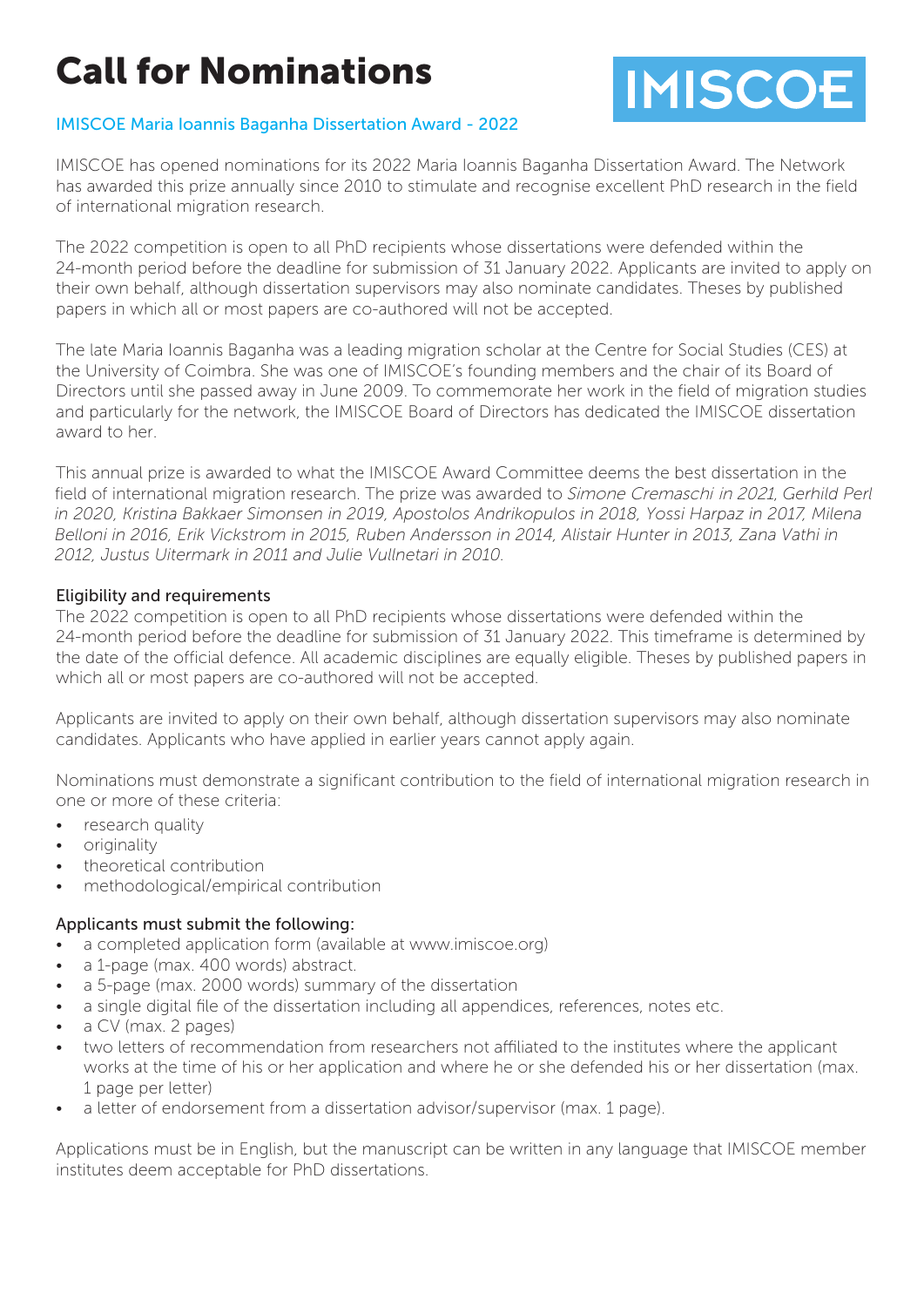# Jury

The multi-disciplinary jury comprises senior members of the IMISCOE Research Network who are recognised experts in their field and have had substantial experience in reviewing the work of PhD-students. All members of the jury declare any potential absence of conflict of interest; jurors cannot play a role in evaluating their own PhD students, candidates from their own institute or candidates with whom they share direct collaborative links (e.g. a joint publication).

# Review procedure

The jury will compile a short-list of the best dissertations from the pool of applications. The first round, leading to the shortlisted candidates, is mainly based on the assessment of the summaries provided by the applicants together with the other documents required. Each shortlisted dissertation will be reviewed in the second round by the jury and external evaluators, without conflict of interest in identical terms to those established for jury members. The winner will be notified on or before 30 May 2022. Un-der exceptional circumstances (i.e. if no winning candidate is found), the award will be declared void.

#### Prize

The award's prize is  $\epsilon$  2.500. There will also be an opportunity to have the dissertation published in the IMISCOE-Springer series, subject to the manuscript's review by the IMISCOE Editorial Committee. Finally, the winner is invited to present their work at the IMISCOE Annual Conference.

#### Presentation

The award is scheduled to be presented at the 19th IMISCOE Annual Conference, to be held in Oslo on 29 June - 1 July 2022.

#### Deadline

Applications should be submitted by email to Adham Aly: aly@essb.eur.nl by 31 January 2022. See below the application form. Questions concerning the award can be emailed to Adham Aly.